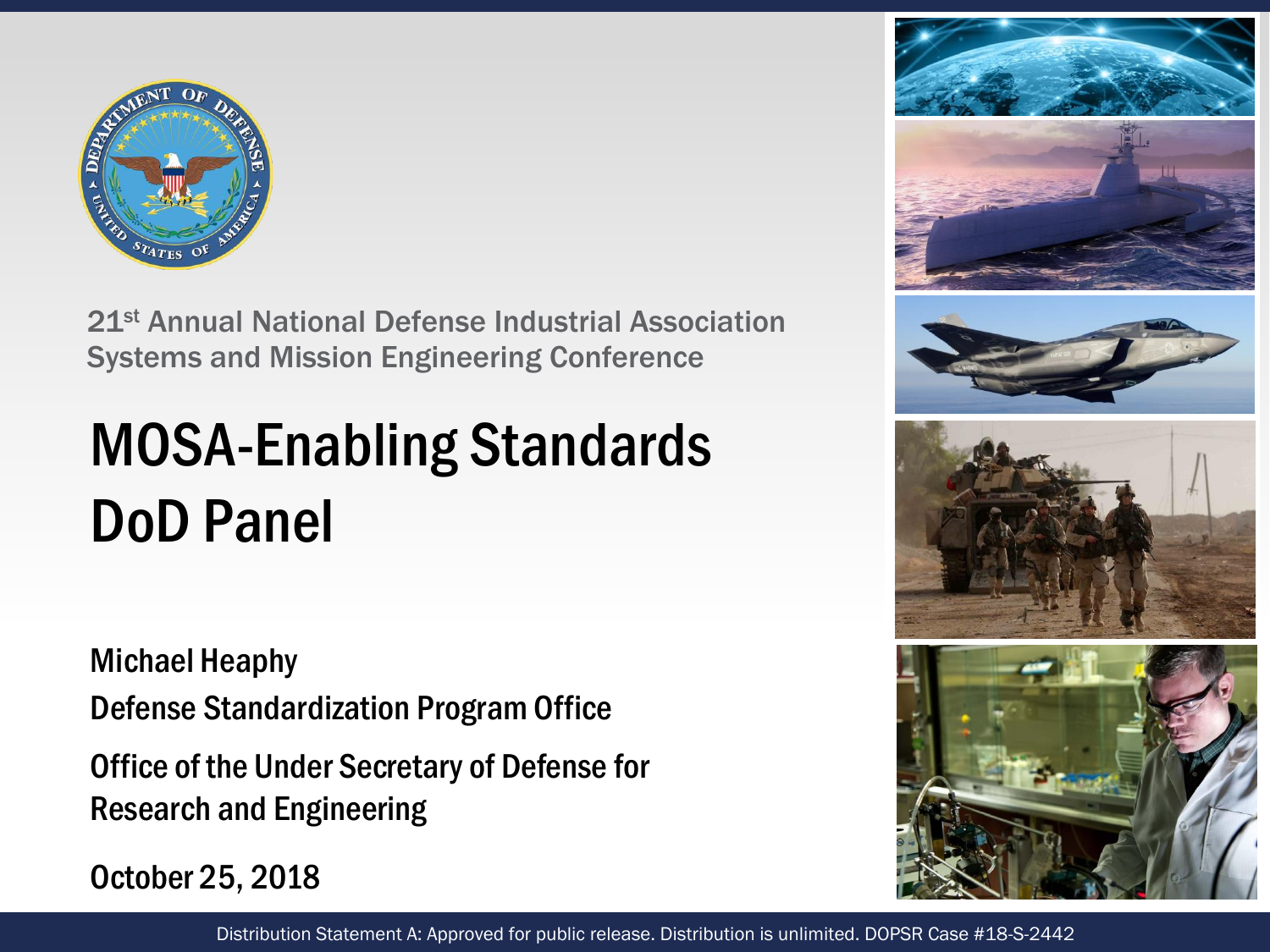# *Modular Open Systems Approach and the National Defense Strategy*





**Remarks by Secretary Mattis**<br> **on the National Defense Strategy Langley Mattional Defense Strategy January 19, 2018**

"It is incumbent upon us to field a more lethal force if our nation is to retain the ability to defend ourselves and what we stand for."

"We will modernize key capabilities, recognizing we cannot expect success fighting tomorrow's conflicts with yesterday's weapons or equipment. Investments in space and cyberspace, nuclear deterrent forces, missile defense, advanced autonomous systems, and resilient and agile logistics will provide our highquality troops what they need to win."

"To keep pace with our times, the department will transition to a culture of performance and affordability that operates at the speed of relevance. Success does not go to the country that develops a new technology first, but rather, to the one that better integrates it and more swiftly adapts its way of fighting. Our current bureaucratic processes are insufficiently responsive to the department's needs for new equipment. We will prioritize speed of delivery, continuous adaptation and frequent modular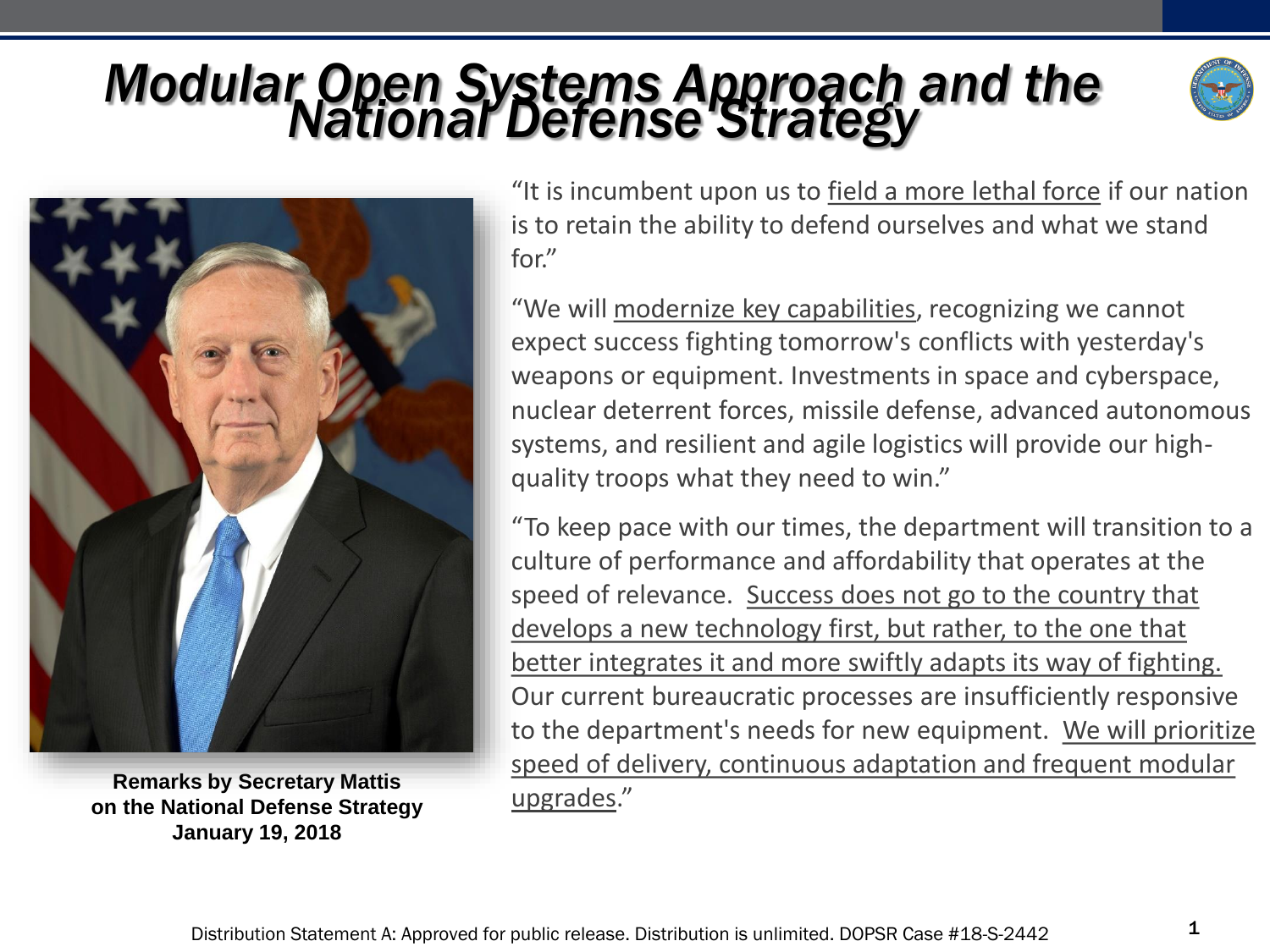## *Defense Standardization Program Goals*



| <b>Improve Military</b><br><b>Operational Readiness</b>                                                                       | <b>Reduce Total Ownership</b><br><b>Costs</b>                                             | <b>Reduce Cycle Time</b>                                                                                                   |
|-------------------------------------------------------------------------------------------------------------------------------|-------------------------------------------------------------------------------------------|----------------------------------------------------------------------------------------------------------------------------|
| Achieving interoperability of<br>systems, subsystems, and<br>equipment with U.S. allies and<br>among the Military Departments | Optimizing systems engineering<br>requirements by reaching a<br>consensus on requirements | Identifying interchangeability and<br>interoperability requirements to<br>permit rapid introduction of new<br>technologies |
| Reducing the variety of supply<br>items to improve logistics support                                                          | Promoting standard commercial<br>processes and practices                                  | Using readily available standard<br>items                                                                                  |
| Improving reliability,<br>maintainability, and safety of<br>systems and supply items                                          | Promoting the use of common<br>processes and open systems                                 |                                                                                                                            |
| Modernizing existing systems,<br>subsystems, and equipment<br>through the insertion of new<br>technology and parts            | Keeping standards current by<br>incorporating cost-saving changes<br>and lessons-learned  |                                                                                                                            |
| <b>Ensuring relevance of standards</b><br>to the warfighter                                                                   | Reducing training costs and<br>standardizing best training practices                      |                                                                                                                            |
|                                                                                                                               | Reducing the number of<br>nonstandard parts                                               |                                                                                                                            |
|                                                                                                                               | <b>Facilitating competition</b>                                                           | Source: DoDM 4120.24                                                                                                       |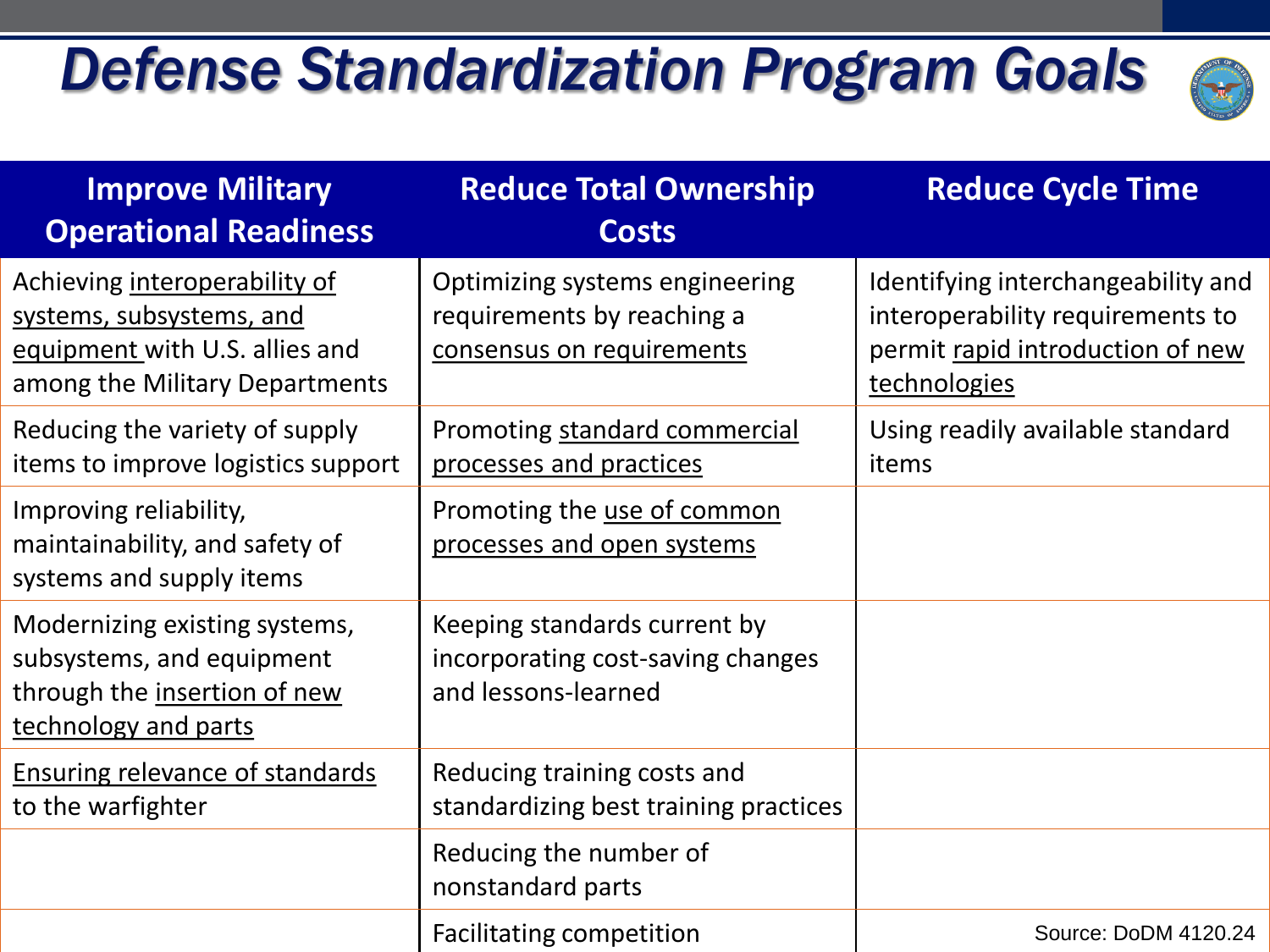### *MOSA Statute, Policy, and Guidance*



| <b>Statute</b>                                                                                                                                                                                                                                                                                                                                                                                                                                                                                                                                                                                                                                                                                                                                                                                                                                                                                                                                                                                                                                                                                                                                                                                                                                                                                                                                                                                                                                          | <b>DoD Policy</b>                                                                                                                                                                                                                                                                                                                                                                                                                                                                                                                                              | <b>Acquisition Strategy</b>                                                                                                                                                                                                                                                                                                                                                                                                                                                                                                                                                                                                                                                                                                                                                                          | <b>Guidance</b>                                                                                                                                                                                                                                                                                                                                                                                                                                                                                                                                                                                                                                                                                                                                                                                                                                                                                                                                                                                                                                                                                               |
|---------------------------------------------------------------------------------------------------------------------------------------------------------------------------------------------------------------------------------------------------------------------------------------------------------------------------------------------------------------------------------------------------------------------------------------------------------------------------------------------------------------------------------------------------------------------------------------------------------------------------------------------------------------------------------------------------------------------------------------------------------------------------------------------------------------------------------------------------------------------------------------------------------------------------------------------------------------------------------------------------------------------------------------------------------------------------------------------------------------------------------------------------------------------------------------------------------------------------------------------------------------------------------------------------------------------------------------------------------------------------------------------------------------------------------------------------------|----------------------------------------------------------------------------------------------------------------------------------------------------------------------------------------------------------------------------------------------------------------------------------------------------------------------------------------------------------------------------------------------------------------------------------------------------------------------------------------------------------------------------------------------------------------|------------------------------------------------------------------------------------------------------------------------------------------------------------------------------------------------------------------------------------------------------------------------------------------------------------------------------------------------------------------------------------------------------------------------------------------------------------------------------------------------------------------------------------------------------------------------------------------------------------------------------------------------------------------------------------------------------------------------------------------------------------------------------------------------------|---------------------------------------------------------------------------------------------------------------------------------------------------------------------------------------------------------------------------------------------------------------------------------------------------------------------------------------------------------------------------------------------------------------------------------------------------------------------------------------------------------------------------------------------------------------------------------------------------------------------------------------------------------------------------------------------------------------------------------------------------------------------------------------------------------------------------------------------------------------------------------------------------------------------------------------------------------------------------------------------------------------------------------------------------------------------------------------------------------------|
| 10 USC § 2446a (FY17 NDAA)<br><b>MOSA Requirement:</b>                                                                                                                                                                                                                                                                                                                                                                                                                                                                                                                                                                                                                                                                                                                                                                                                                                                                                                                                                                                                                                                                                                                                                                                                                                                                                                                                                                                                  | DoDI 5000.02, Change 4,<br><b>Updates</b>                                                                                                                                                                                                                                                                                                                                                                                                                                                                                                                      | <b>April 2011 Outline</b><br>Paragraph 7                                                                                                                                                                                                                                                                                                                                                                                                                                                                                                                                                                                                                                                                                                                                                             | Defense Acquisition Guidebook - Chapter 3,<br><b>Systems Engineering Updates</b>                                                                                                                                                                                                                                                                                                                                                                                                                                                                                                                                                                                                                                                                                                                                                                                                                                                                                                                                                                                                                              |
| . MDAPs are to be designed and developed using a modular<br>open systems approach (MOSA) to enable incremental<br>development and enhance competition, innovation, and<br>interoperability.<br>10 USC § 2446b (FY17 NDAA)<br>. Program Capability Documents to describe extent that<br>performance requirements are likely to evolve, why, and<br>values for IOC.<br>. Analysis of Alternatives (AoAs) for MDAPs must consider<br>evolutionary acquisition, prototyping, and MOSA.<br><b>*Acquisition Strategy</b> for MDAPs that use MOSA must: (1)<br>describe the open approach, (2) differentiate between the<br>major system platform and major system components<br>within the MOSA, (3) describe the expected evolution of<br>major system components, (4) describe IP issues & plans,<br>and (6) describe system approach to ensure mission<br>assurance and information assurance.<br>. Milestone B Requirement for MDA to certify the validity of<br>MOSA, or state why MOSA is not being used.<br>. Request for Proposal (RFP) includes minimum set of major<br>system components when contracting for design of MDAP.<br>10 USC § 2446c (FY17 NDAA)<br>*Selected Acquisition Report (SAR) Requirement for MDAPs<br>to include a MOSA statement.<br>10 USC § 2448a (FY17 NDAA)<br>• Program cost, fielding and performance goals to address a<br>modular open system approach to evolve system<br>capabilities and improve interoperability. | <b>Main Body</b><br>• Para 5.d.(6)(c). MOSA review at<br>Development RFP Release Decision<br>Point<br>DoDI 5000.02, Enclosure 1<br>•Table 5, MOSA in Selected<br><b>Acquisition Report (SAR)</b><br>DoDI 5000.02, Enclosure 2<br>• Para 6.(4)(b). Intellectual Property<br>strategy to support MOSA<br>• Para 6(5). MOSA in Acquisition<br>Strategy development<br>DoDI 5000.02, Enclosure 3<br>• Para 14. SE considerations for MOSA<br>to include the 5 benefits of MOSA<br>DoDI 5000.02, Enclosure 9<br>• Para 2.(a)(4). MOSA considerations<br>for the AoA | .7.6 Technical Data Rights Strategy<br>.7.6.2. Open Architecture data<br>needs<br>• 7.6.3. Business Case Analysis<br>and tradeoff analysis<br>outlining approach for open<br>systems architecture and<br>acquiring technical data rights<br>Paragraph 11<br>•11.3. Sustaining Industrial<br>Capabilities.<br>• Make-or-buy approach to<br>establish and maintain access<br>to competitive suppliers for<br>critical areas at system,<br>subsystem, and component<br>level using open systems<br>architecture (addressing<br>product technology<br>obsolescence, replacement of<br>limited-life items,<br>regeneration options for<br>unique manufacturing<br>processes, and conversion to<br>performance specifications at 6B2D6DE92AA451112.pdf<br>the subsystems, component,<br>and spares levels. | •CH 3-3.2.2 Systems Engineering Plan (SEP)<br>•CH 3-2.3.1 Software (SW Trade Studies, Software<br>Architecture and SW Reuse)<br>•CH3-3.2.4.1 Modular Open Systems Approach<br>•CH 3-2.7 SE Role in Contracting<br>•CH 3-3.2.2 Materiel Solution Analysis Phase<br>• CH 3-3.2.3 Technology Maturation and Risk<br>Reduction Phase (Perform System Trade Analysis)<br>• CH 3-4.1.7 Technical Data Management Process<br>(Acquiring Data)<br>•CH 3-4.1.8 Interface Management Process<br>•CH 3-4.2.4 Implementation Process (Design)<br>• CH 3-4.3 Design Considerations (Modular Design)<br>•CH 3-4.3.3 Anti-Counterfeiting (MOSA)<br>•CH 3-4.3.8 Diminishing Manufacturing Sources and<br>Material Shortages (DMSMS)<br>•CH3-3.4.3.15 Modular Design<br>Open Systems Management Plan (OSMP)<br>Data Item Description (DID) January 2017<br>http://quicksearch.dla.mil/Transient/C8EEEC5D14EB4CF<br>• Describes the developer's modular and open system's<br>approach and support plan to go in in the contract<br>Statement of Work (SOW), Performance Based SOW<br>(PBSOW) or Statements of Objectives (SOO). |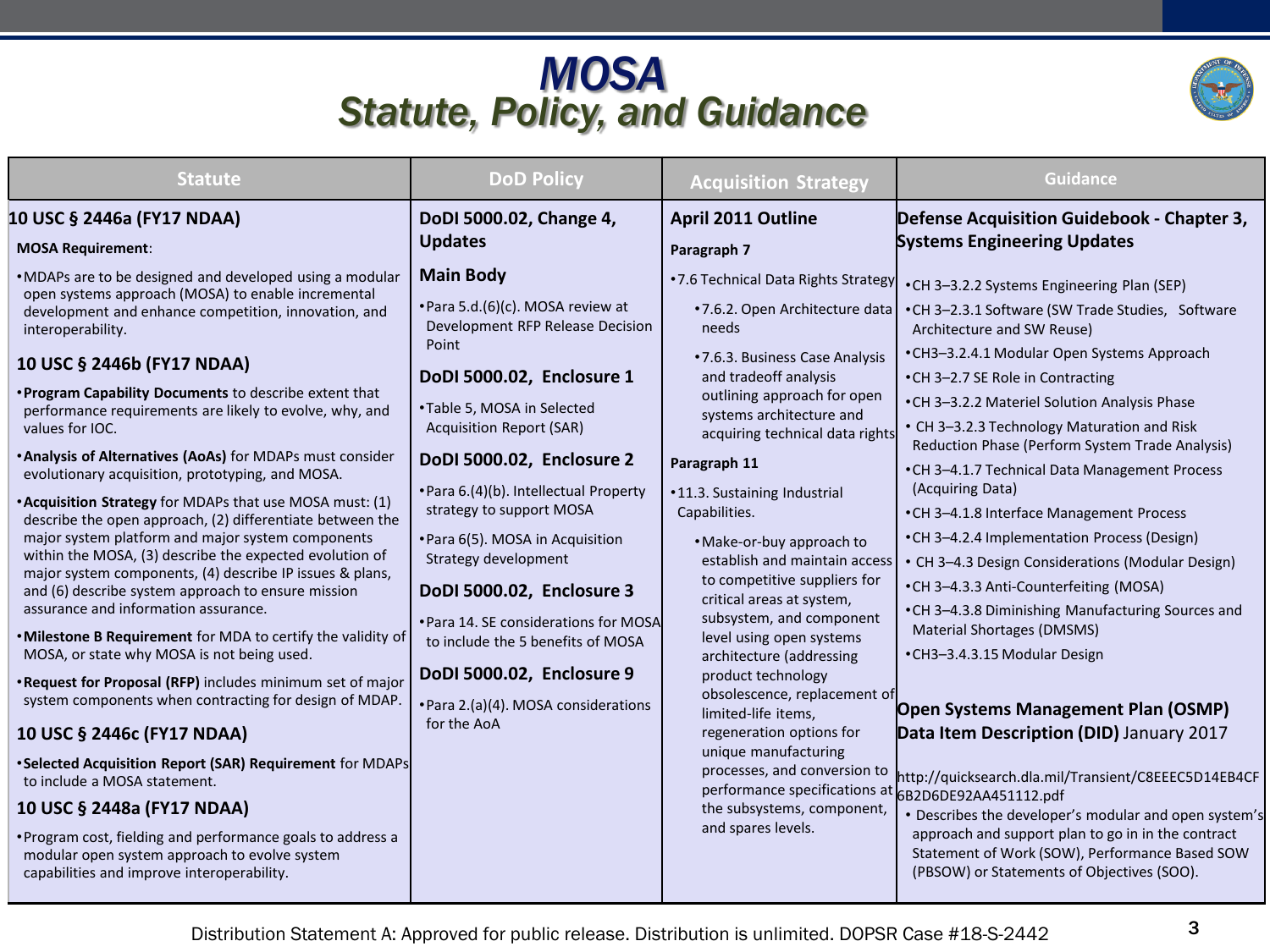## **MACA**

|                                                                      | § 2446a: "(1) The term 'modular open system approach' means, with<br>respect to a major defense acquisition program, an integrated business<br>and technical strategy that- |                                                         |                                                                                                      |  |  |
|----------------------------------------------------------------------|-----------------------------------------------------------------------------------------------------------------------------------------------------------------------------|---------------------------------------------------------|------------------------------------------------------------------------------------------------------|--|--|
| <b>Statute</b>                                                       | "(A) employs a modular design that uses major system interfaces                                                                                                             |                                                         |                                                                                                      |  |  |
| NDAA)                                                                | between a major system platform and a major system component,<br>er 3,                                                                                                      |                                                         |                                                                                                      |  |  |
|                                                                      | between major system components, or between major system                                                                                                                    |                                                         |                                                                                                      |  |  |
| ed and developed using a modula                                      | platforms;                                                                                                                                                                  |                                                         |                                                                                                      |  |  |
| (MOSA) to enable incremental<br>nce competition, innovation, and     | "(B) is subjected to verification to ensure major system interfaces<br><b>vare</b>                                                                                          |                                                         |                                                                                                      |  |  |
|                                                                      | comply with, if available and suitable, widely supported and                                                                                                                |                                                         |                                                                                                      |  |  |
| <b>7 NDAA)</b>                                                       | consensus-based standards"                                                                                                                                                  |                                                         |                                                                                                      |  |  |
| uments to describe extent that<br>nts are likely to evolve, why, and | •Table 5, MOSA in Selected                                                                                                                                                  | outlining approach for open<br>systems architecture and | •CH 3-3.2.2 Materiel Solution Analysis Phase                                                         |  |  |
|                                                                      | <b>Acquisition Report (SAR)</b>                                                                                                                                             | acquiring technical data rights                         | • CH 3-3.2.3 Technology Maturation and Risk                                                          |  |  |
| (AoAs) for MDAPs must consider<br>, prototyping, and MOSA.           | DoDI 5000.02, Enclosure 2                                                                                                                                                   | Paragraph 11                                            | Reduction Phase (Perform System Trade Analysis)<br>. CH 3-4 1 7 Technical Data Management Process    |  |  |
| MDAPs that use MOSA must:                                            |                                                                                                                                                                             |                                                         | § 2446b: "(e) MILESTONE B.—A major defense acquisition program                                       |  |  |
| oach, (2) differentiate between<br>and major system components       | may not receive Milestone B approval under section 2366b of this title                                                                                                      |                                                         |                                                                                                      |  |  |
| scribe the expected evolution                                        | until the milestone decision authority determines in writing that-                                                                                                          |                                                         |                                                                                                      |  |  |
| nts, (4) describe IP ssues & plai<br>approach to ensure mission      | "(1) in the case of a program that uses a modular open system approach—                                                                                                     |                                                         |                                                                                                      |  |  |
| ion assurance.                                                       | "(A) the program incorporates clearly defined major system interfaces<br>hd                                                                                                 |                                                         |                                                                                                      |  |  |
| nt for MDA to certify the validi<br>SA is not being used.            | between the major system platform and major system components,                                                                                                              |                                                         |                                                                                                      |  |  |
| <b>:FP) includes minimum set of m</b>                                | between major system components, and between major system platforms;                                                                                                        |                                                         |                                                                                                      |  |  |
| en contracting for design of MI                                      | (B) such major system interfaces are consistent with the widely                                                                                                             |                                                         |                                                                                                      |  |  |
| 7 NDAA)                                                              | supported and consensus-based standards that exist at the time of the                                                                                                       |                                                         |                                                                                                      |  |  |
| port (SAR) Requirement for $\mathbb{M}$<br>ment.                     | milestone decision, unless such standards are unavailable or unsuitable for<br><b>B4CF</b>                                                                                  |                                                         |                                                                                                      |  |  |
| 7 NDAA)                                                              | particular major system interfaces"                                                                                                                                         |                                                         |                                                                                                      |  |  |
| nd performance goals to address a<br>oproach to evolve system        |                                                                                                                                                                             | and spares levels.                                      | approach and support plan to go in in the contract<br>Statement of Work (SOW), Performance Based SOW |  |  |

#### **10 USC § 2446a (FY17 NDAA)**

#### **MOSA Requirement**:

•MDAPs are to be designed and developed  $\alpha$  and open systems approach (MOSA) to enable incremental development and enhance competition, innovation, and interoperability.

#### **10 USC § 2446b (FY17 NDAA)**

- **Program Capability Documents** to describe extent that performance requirements are likely to evolve, why, and values for IOC.
- •**Analysis of Alternatives (AoAs)** for MDAPs must consider evolutionary acquisition, prototyping, and MOSA.
- **Acquisition Strategy for MDAPs that use MOSA must:** describe the open approach, (2) differentiate between major system platform and major system components within the MOSA,  $(3)$  describe the expected evolution major system components, (4) describe IP ssues & plans and (6) describe system approach to ensure mission assurance and information assurance.
- Milestone B Requirement for MDA to certify the validi MOSA, or state why MOSA is not being used.
- **•Request for Proposal (RFP)** includes minimum set of m system components when contracting for design of MD

#### **10 USC § 2446c (FY17 NDAA)**

•**Selected Acquisition Report (SAR) Requirement** for M to include a MOSA statement.

#### **10 USC § 2448a (FY17 NDAA)**

• Program cost, fielding and performance goals to addres modular open system approach to evolve system capabilities and improve interoperability.

(PBSOW) or Statements of Objectives (SOO).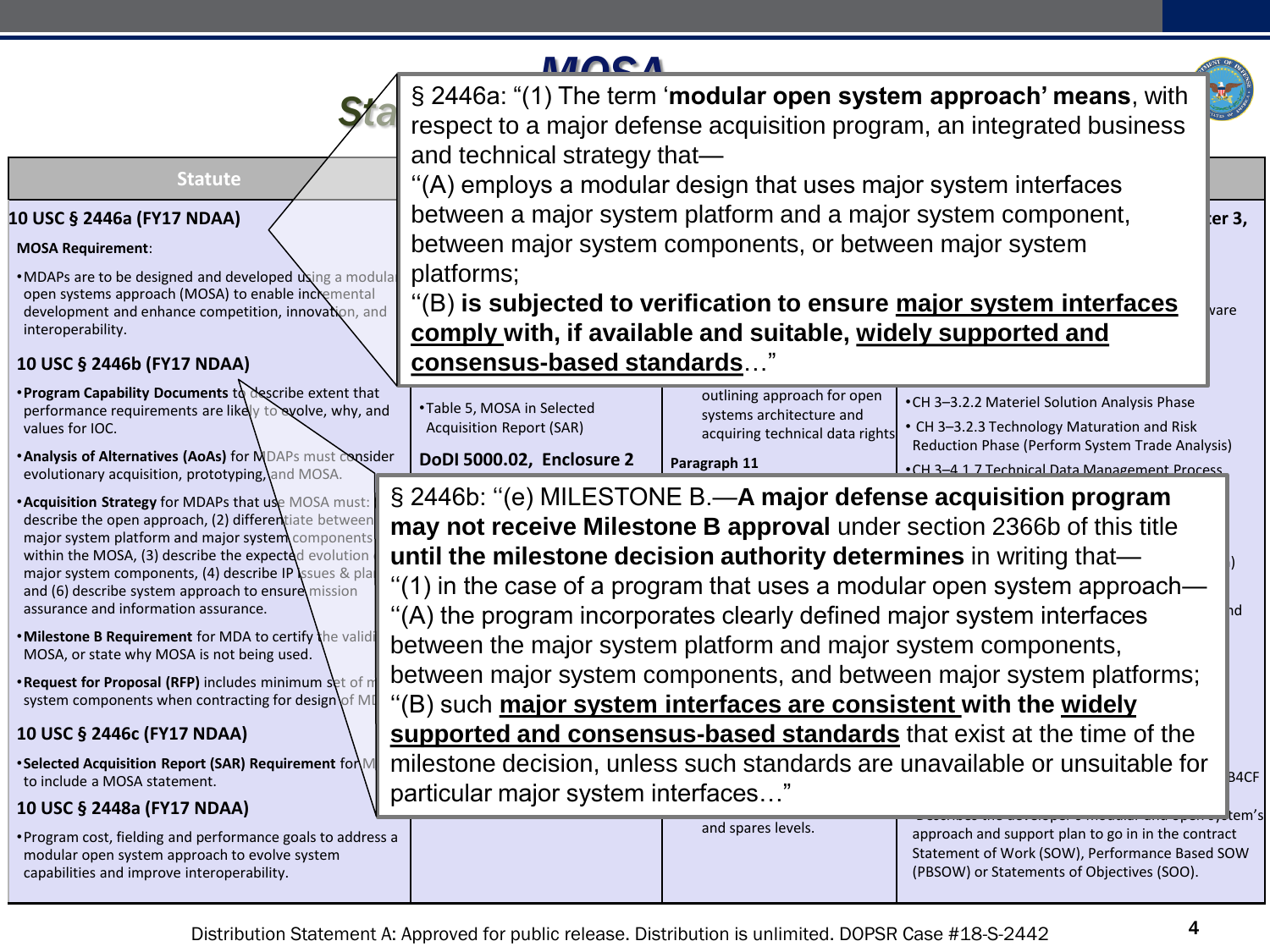## *Standardization Considerations*



## **Example 1 Industry involvement is essential**

- To develop standards for open architectures and to define interfaces
- To develop MOSA business practices that
	- Protect intellectual property, and
	- Foster a competitive environment

## ■ Standardization Resources

- ASSIST \*New\* MOSS Standardization Area
- DISR for IT interoperability standards
- MOSA Framework Guidance essential elements \*coming soon\*
- CLE 019 DAU Course
- DSP Case Studies

### MOSA enables flexibility and longevity in our weapon systems